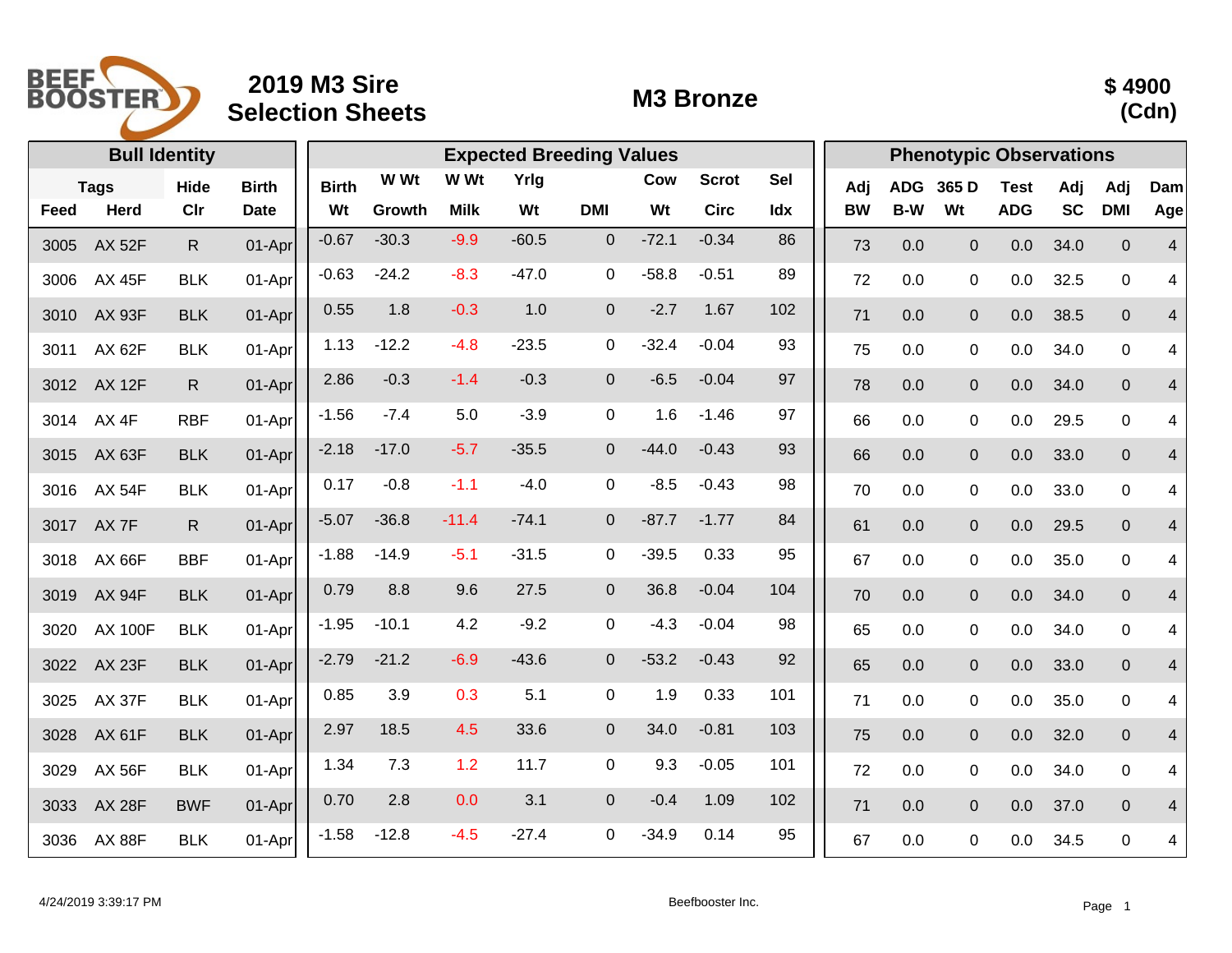

## **2019 M3 Sire Selection Sheets M3 Bronze**



|                                       |               | <b>Bull Identity</b> |              |              |         | <b>Phenotypic Observations</b> |         |                |         |              |            |     |            |                |            |           |                |                |
|---------------------------------------|---------------|----------------------|--------------|--------------|---------|--------------------------------|---------|----------------|---------|--------------|------------|-----|------------|----------------|------------|-----------|----------------|----------------|
| <b>Tags</b>                           |               | Hide                 | <b>Birth</b> | <b>Birth</b> | W Wt    | W Wt                           | Yrig    |                | Cow     | <b>Scrot</b> | <b>Sel</b> | Adj | <b>ADG</b> | 365 D          | Test       | Adj       | Adj            | Dam            |
| Feed                                  | <b>Herd</b>   | Clr                  | Date         | Wt           | Growth  | <b>Milk</b>                    | Wt      | DMI            | Wt      | <b>Circ</b>  | Idx        | ΒW  | <b>B-W</b> | Wt             | <b>ADG</b> | <b>SC</b> | <b>DMI</b>     | Age            |
| 3038                                  | <b>AX 58F</b> | <b>BLK</b>           | $01-Apr$     | $-0.21$      | $-3.4$  | $-1.8$                         | $-9.1$  | $\Omega$       | $-14.2$ | 0.71         | 99         | 69  | 0.0        | 0              | 0.0        | 36.0      | $\overline{0}$ | 4              |
| 3040                                  | <b>AX 13F</b> | <b>BLK</b>           | $01-Apr$     | $-3.04$      | $-40.8$ | $-13.0$                        | $-79.3$ | 0              | $-95.0$ | $-0.83$      | 83         | 68  | 0.0        | 0              | 0.0        | 31.5      | $\mathbf 0$    | 4              |
| 3042                                  | <b>AX 78F</b> | <b>BRI</b>           | $01-Apr$     | 0.47         | 1.3     | $-0.5$                         | 0.0     | $\overline{0}$ | $-3.9$  | $-0.81$      | 98         | 71  | 0.0        | 0              | 0.0        | 32.0      | $\overline{0}$ | $\overline{4}$ |
| 3048                                  | <b>AX 30F</b> | <b>BLK</b>           | $01-Apr$     | $-1.71$      | $-22.4$ | $-0.2$                         | $-37.4$ | 0              | $-41.1$ | 1.83         | 95         | 68  | 0.0        | 0              | $0.0\,$    | 36.5      | $\mathbf 0$    | 4              |
| 3049                                  | <b>AX 84F</b> | <b>BLK</b>           | $01-Apr$     | 0.62         | 2.3     | $-0.2$                         | 2.1     | $\overline{0}$ | $-1.6$  | $-0.62$      | 99         | 71  | 0.0        | $\overline{0}$ | 0.0        | 32.5      | $\overline{0}$ | $\overline{4}$ |
| <b>Bronze Class Bulls: 23</b><br>Avg: |               |                      | $-0.47$      | $-9.0$       | $-2.2$  | $-17.5$                        | 0       | $-22.5$        | $-0.11$ | 95.8         | 70         | 0.0 | 0          | 0.0            | 33.7       | 0         | 4              |                |